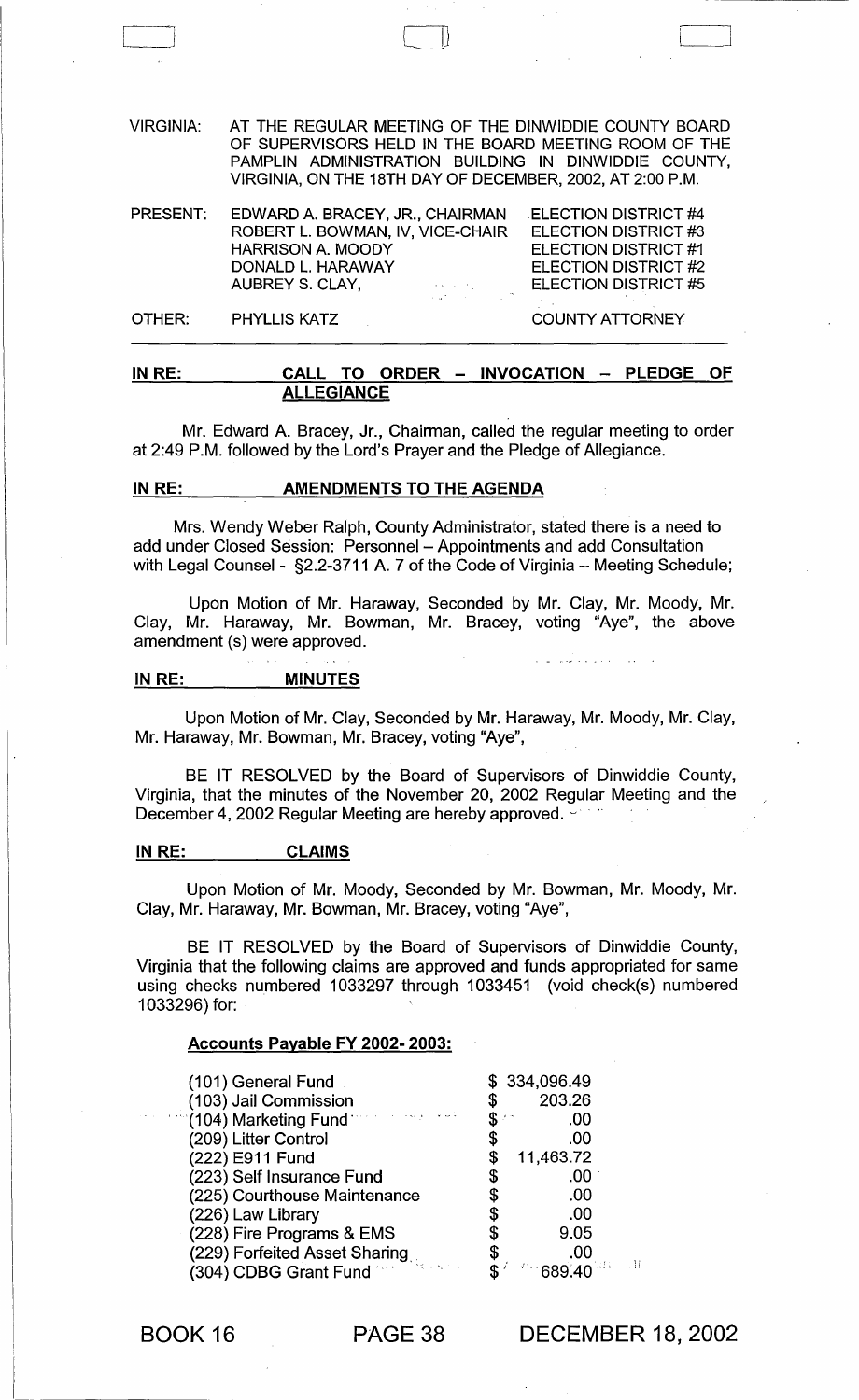| (305) Capital Projects Fund | 4,217.00    |
|-----------------------------|-------------|
| (401) County Debt Service   | \$86,826.60 |

# TOTAL

# \$ 437,507.52

#### IN RE: SCHOOL BOARD REQUISITION # 3 - 1998A (70-02-200-7019743)

The County Administrator stated she received the following invoices from Dr. Leland Wise, Jr., Superintendent of Schools for Payment Requisition #3 - 1998A Bond Issue (70-02-200-7019743):

| RF Anderson and Sons | Dinwiddie Elem. and    | \$18,801.00 |
|----------------------|------------------------|-------------|
|                      | Midway Elem. School    |             |
| Fiber Plus           | Midway Elem. School    | \$10,024.27 |
| Fiber Plus           | Midway Elem. School    | \$5,786.07  |
| Fiber Plus           | Dinwiddie Elem. School | \$8,272.00  |
| Fiber Plus           | Dinwiddie High School  | \$7,953.40  |
| Network Technologies | Dinwiddie High School  | \$12,000.00 |
|                      |                        |             |
| Total                |                        | \$62,836.74 |

Mrs. Ralph stated these invoices have been reviewed and approved by the Superintendent.

Dr. Morris stated these invoices are for security and computer wiring at Dinwiddie and Midway Elementary. This does complete the Midway Elementary School project. Mr. Bracey commented that he was assuming that all of this was taken out of the original project. Dr. Morris replied as best as he could find it was value engineered out.

Upon Motion of Mr. Clay, Seconded by Mr. Haraway, Mr. Moody, Mr. Haraway, Mr. Clay, Mr. Bowman, Mr. Bracey voting "Aye",

BE IT RESOLVED by the Board of Supervisors of Dinwiddie County, Virginia that Requisition Number #3 -1998A (70-02-200-7019743) in the amount of \$62,836.74 be approved and funds appropriated for CIP expenses from the School Project Account.

# IN RE: SCHOOL BOARD REQUISITION # 4 - 1999B (70-02-200-7033387)

Mrs. Ralph stated she received the following invoices from Dr. Leland Wise, Jr., Superintendent of Schools for Payment Requisition #4-1999B (70-02- 200-7033387):

| <b>School Specialty</b> | <b>Furnishings</b> | <b>Dinwiddie Elementary</b><br>School | \$1654.04 |
|-------------------------|--------------------|---------------------------------------|-----------|
| <b>School Specialty</b> | <b>Furnishings</b> | Dinwiddie Elementary<br>School        | \$3126.36 |
| <b>School Specialty</b> | <b>Furnishings</b> | Dinwiddie Elementary<br>School        | \$2031.64 |
| <b>School Specialty</b> | <b>Furnishings</b> | Dinwiddie Elementary<br>School        | \$1007.00 |
| <b>School Specialty</b> | <b>Furnishings</b> | <b>Dinwiddie Elementary</b><br>School | \$214.40  |
| <b>School Specialty</b> | <b>Furnishings</b> | Dinwiddie Elementary<br>School        | \$532.52  |
| <b>School Specialty</b> | <b>Furnishings</b> | Dinwiddie Elementary<br>School        | \$476.80  |
| Reed-Smith              | <b>Attorney</b>    | <b>Dinwiddie Elementary</b>           | \$2917.69 |

BOOK 16 PAGE 39 DECEMBER 18, 2002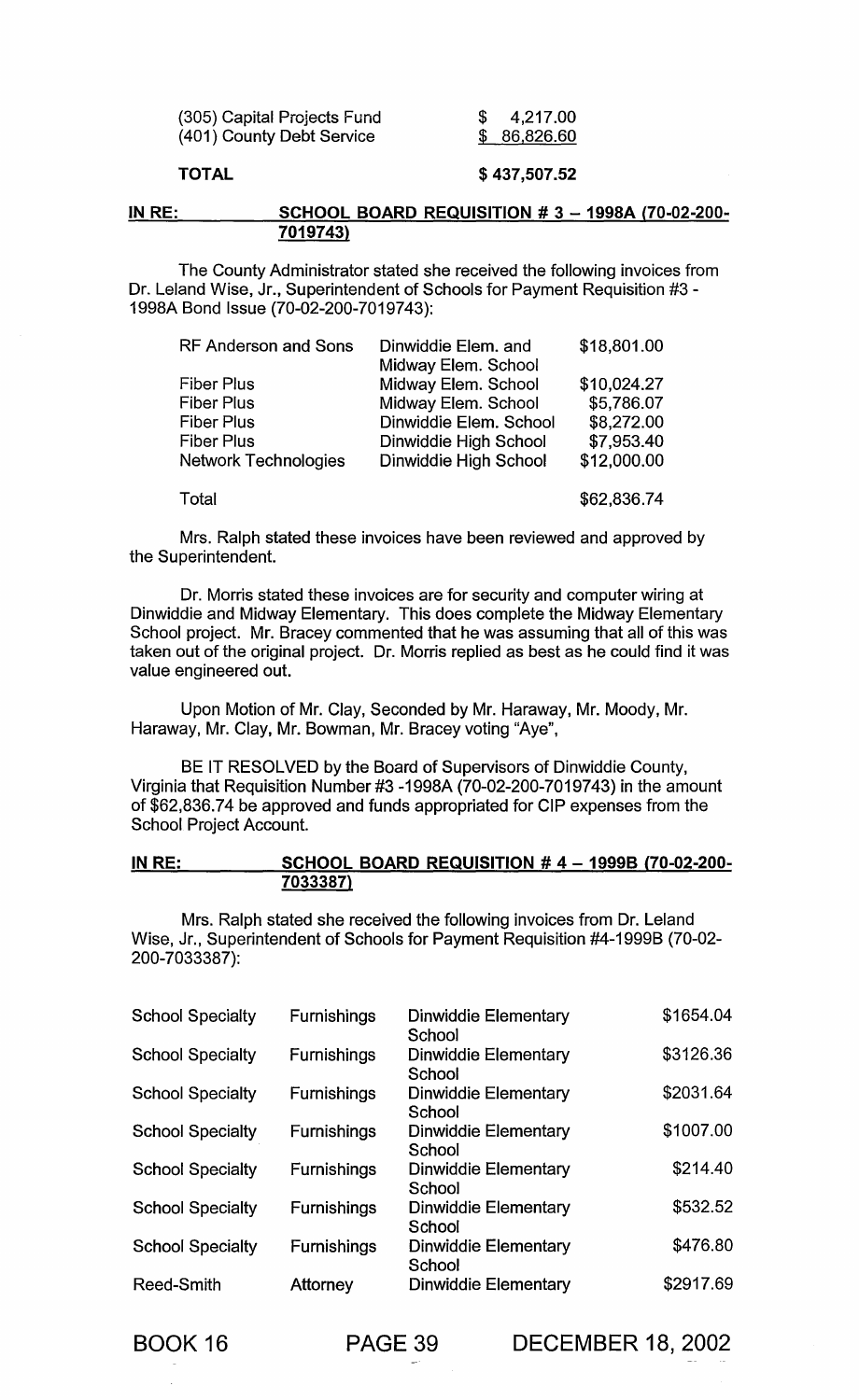Whitescarver, Hurd, and **Obenchain Total** 

[\_I

**Consultation School**<br> **Example 3** 

**School** HVAC Dinwiddie Elementary

\$1740.00

, .. :i,:.,.""~.,,,,------------------

\$13,700.45

Mrs. Ralph stated these invoices have been reviewed and approved by the Superintendent.

 $\begin{array}{ccc} \hline \end{array}$ ·L~,.-JLJ'

Mr. Bracey stated he assumed the work has been done and questioned why an attorney was needed?

Dr. Morris responded that the School Board was in the process of negotiating with Southwood Builders and BJU and that's why the attorney was hired. He explained that there was some discrepancy in the HVAC information and this was probably the best money that they have spent. He said they are almost there with the Dinwiddie Elementary Project. Mr. Bracey asked legal counsel if the attorney and consultant fees were permissible to be paid from the bond issue funds? The County Attorney replied she did not know. The County Administrator responded that the bond counsel would review the invoices before they are forwarded to Sun Trust for payment.

Upon Motion of Mr. Moody, Seconded by Mr. Clay, Mr. Moody, Mr. Haraway, Mr. Clay, Mr. Bowman, Mr. Bracey voting "Aye",

BE IT RESOLVED by the Board of Supervisors of Dinwiddie County, Virginia that Requisition #4 -1999B (70-02-200-7033387) in the amount of \$13,700.45 be approved and funds appropriated for CIP expenses from the Dinwiddie Elementary School Project Account.

| IN RE: | <b>SCHOOL BOARD REQUISITION #4-1998A (70-02-200-</b> |  |
|--------|------------------------------------------------------|--|
|        | 7019743)                                             |  |

The County Administrator stated she received the following invoices from Dr. Leland Wise, Jr., Superintendent of Schools for Payment Requisition #4- 1998A (70-02-200-7019743): '

| Swartz<br>Restaurant<br>Supply | Furnishings/Construction Dinwiddie County                                                                                                                                                                                                                                                                                                                                                                                                                                      | <b>High School</b>                                              | \$25,226.00 |
|--------------------------------|--------------------------------------------------------------------------------------------------------------------------------------------------------------------------------------------------------------------------------------------------------------------------------------------------------------------------------------------------------------------------------------------------------------------------------------------------------------------------------|-----------------------------------------------------------------|-------------|
|                                | Sports Graphics Furnishings/Construction                                                                                                                                                                                                                                                                                                                                                                                                                                       | Dinwiddie County<br><b>High School</b>                          | \$2,695.00  |
| <b>BCWH</b>                    | <b>Architect</b>                                                                                                                                                                                                                                                                                                                                                                                                                                                               | <b>Dinwiddie</b><br><b>Elementary School</b>                    | \$3,261.75  |
| <b>Reed Smith</b>              | $\label{eq:3.1} \mathbf{F}(\mathbf{r}) = \mathbf{L}_{\text{total}} \left[ \mathbf{r} \cdot \mathbf{r} + \mathbf{r} \cdot \mathbf{r} \cdot \mathbf{r} \right] \mathbf{r} \left[ \mathbf{r} \cdot \mathbf{r} \right] \mathbf{r} \left[ \mathbf{r} \right] \mathbf{r} \left[ \mathbf{r} \right] \mathbf{r} \left[ \mathbf{r} \right] \mathbf{r} \left[ \mathbf{r} \right] \mathbf{r} \left[ \mathbf{r} \right] \mathbf{r} \left[ \mathbf{r} \right] \mathbf{r} \left[ \$<br>Legal | Dinwiddie<br><b>Elementary School</b>                           | \$2,989.85  |
| American<br>Coating            | Construction                                                                                                                                                                                                                                                                                                                                                                                                                                                                   | Dinwiddie County<br><b>High School</b>                          | 12,567.00   |
| <b>BCWH</b>                    | <b>Architect</b>                                                                                                                                                                                                                                                                                                                                                                                                                                                               | Dinwiddie Elem.<br>School                                       | 710.79      |
| Whitecarver,<br>Hurd, and      | Architect<br>and the service special                                                                                                                                                                                                                                                                                                                                                                                                                                           | Dinwiddie Elem.<br>School and there is a security of the second | 2752.50     |
| Obenchain                      |                                                                                                                                                                                                                                                                                                                                                                                                                                                                                |                                                                 |             |

**Total** 

 $\mathcal{L}^{\mathcal{L}}$  .

\$50,202.89

The attached invoices for these expenditures have been reviewed and approved. The invoice from BCWH is a partial payment, with the balance being paid from

BOOK 16 PAGE 39 DECEMBER 18, 2002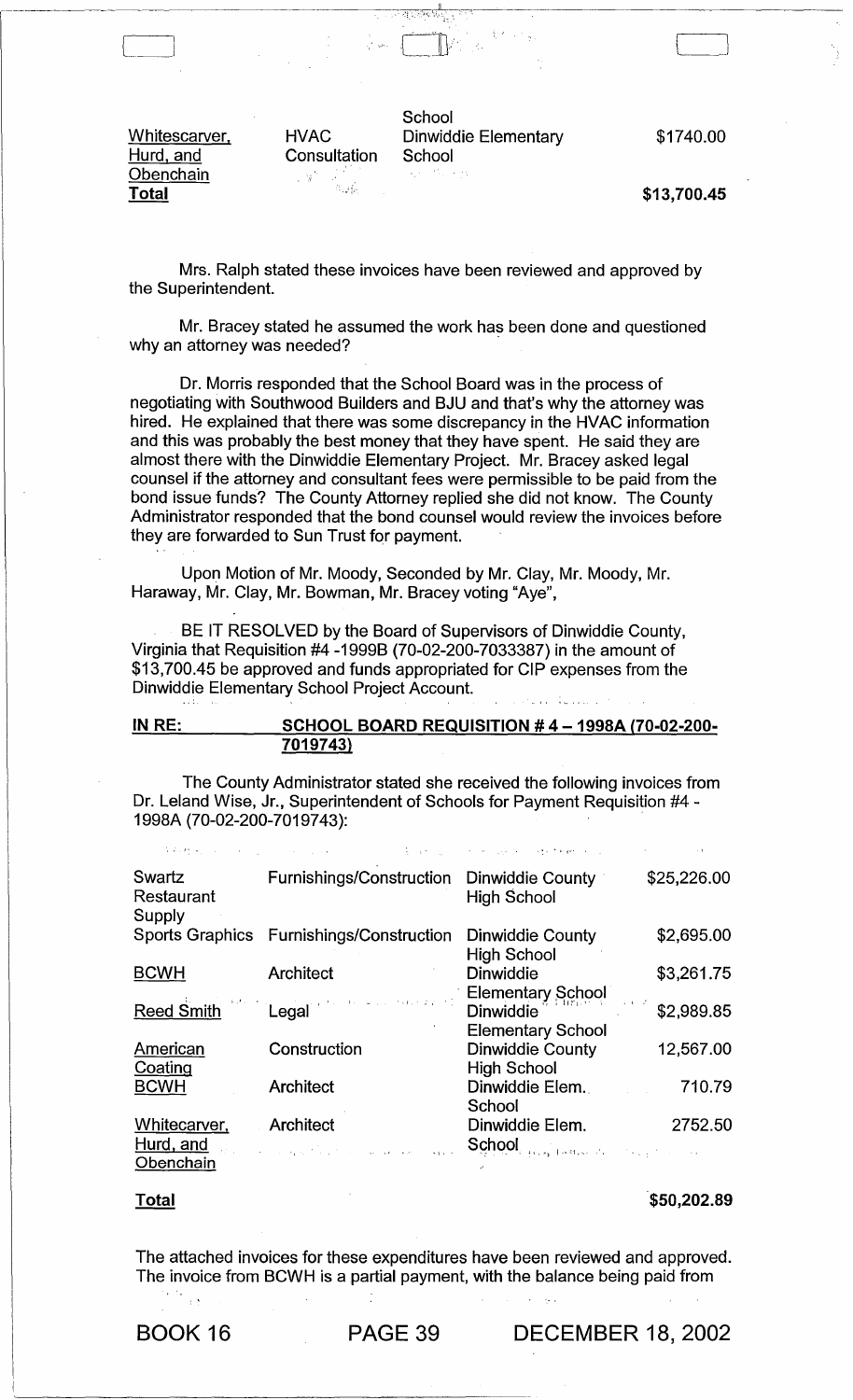1999B bonds. With this request, the Dinwiddie County High School project is complete.

Mrs. Ralph stated these invoices have been reviewed and approved by the Superintendent. Mr. Bowman asked if the attorney and consultant issues were related? Dr. Morris replied it is the same issue. Mr. Bowman commented he thought that is why you paid the architect to make sure everything met specifications. Dr. Morris responded in this particular case it is legal to use attorneys to negotiate any variances or disagreement you might have. Mr. Bowman stated he thought that is why a bond is posted to make sure the requirements are met in the contract. Dr. Morris stated they had to negotiate a settlement with the architect as well. The School Board had a problem with their services also. There were disagreements with the architectural services and the construction services and that is why we had to have an attorney for negotiations. Mr. Bowman stated he was not aware that there were any problems. Dr. Morris commented the problem was just trying to close the project. Mr. Bowman requested a letter explaining the situation. Dr. Morris stated he would provide an update on the project. Mr. Bracey stated there should have been a clerk of the works to oversee and accept the projects. Dr. Morris stated the work has not been accepted. The only person who has accepted the building was the contractor. He said it was finished and the School Board is disputing that. Mr. Bowman asked if the contractors bond is still being held. Dr. Morris replied the contractor's final payment is being held. Mr. Bowman said then all of these fees would be withheld from the final draw. Dr. Morris stated yes and his time would be included in the settlement. With this request, the Dinwiddie County High School project will be completed. Mr. Bracey asked if an accounting would be available for the projects. Dr. Morris stated that would take some time to figure out. Mr. Bracey stated he knew this was a touchy situation and he was going to let it go but sometime in the future we need to have some discussions about the situation.

Mr. Haraway commented Mr. Bracey has a good point. Dinwiddie Elementary School has not been finalized and we don't know what the costs are going to be; but we are approving fees to come out of the balance we are not supposed to spend. How are we going to know what the balance is going to be if it is tied up with attorneys? Dr. Morris stated he knows what is in that bond balance. Mr. Bracey questioned if he knew the balance for each bond by school project. Dr. Morris reiterated he has a running balance of what is in each bond issue. Mr. Haraway asked if the balance was sufficient to cover all of the outstanding costs? The County Administrator asked if the 'balance would cover the maximum owed. Dr. Morris stated we have enough in the bond to cover the maximum that we owe and a little more. Mr. Moody asked if that would cover the invoices owed for the studies? Dr. Morris replied yes. Mr. Bracey stated, we will not see another invoice for these three projects. Is that correct? Dr. Morris stated that is correct.

Upon Motion of Mr. Moody, Seconded by Mr. Clay, Mr. Moody, Mr. Haraway, Mr. Clay, Mr. Bowman, Mr. Bracey voting "Aye",

BE IT RESOLVED by the Board of Supervisors of Dinwiddie County, Virginia that Requisition Number #4 -1998A (70-02-200-7019743) in the amount of \$50,202.89 be approved and funds appropriated for CIP expenses from the School Project Account.

# IN RE: SCHOOL BOARD REQUISITION # 5 - 1999B (70-02-200-7033387)

Mrs. Ralph stated she received the following invoices from Dr. Leland Wise, Jr., Superintendent of Schools for Payment Requisition #5-1999B (70-02- 200-7033387):

| <b>BCWH</b> | Architect | Dinwiddie Elementary | \$88,838.25 |
|-------------|-----------|----------------------|-------------|
|-------------|-----------|----------------------|-------------|

BOOK 16 PAGE 40 DECEMBER 18, 2002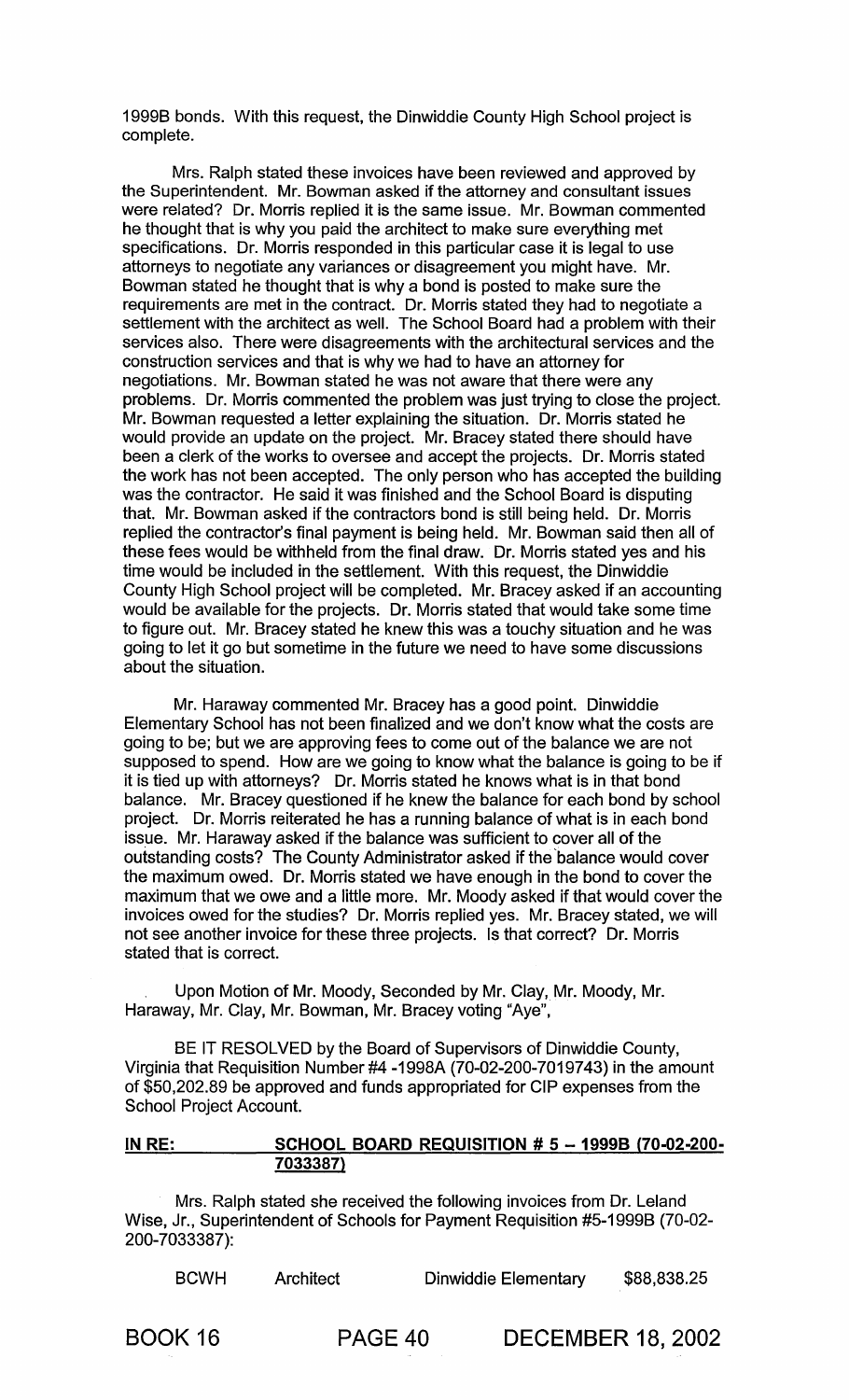# **Total \$88,838.25**

The attached invoices for these expenditures have been reviewed and approved. Please note that this invoice will need to be paid with this request and a future request from the 1998A Construction Bond. Also note that this request should close out the 1999B bond.

 $\Box$ 

Mrs. Ralph stated these invoices have been reviewed and approved by the Superintendent. Dr. Morris stated this is for the Phase II Study. Mr. Moody asked if this is the final payment? Dr. Morris replied they have not completed all of the work so there will be a final payment.

Upon Motion of Mr. Moody, Seconded by Mr. Clay, Mr. Moody, Mr. Haraway, Mr. Clay, Mr. Bowman, Mr. Bracey voting "Aye",

. BE IT RESOLVED by the Board of Supervisors of Dinwiddie County, Virginia that Requisition #5 -1999B (70-02-200-7033387) in the amount of \$88,838.25 be approved and funds appropriated for CIP expenses from the Dinwiddie Elementary School Project Account.

## IN RE: SCHOOL BOARD REQUISITION # 5 - 1998A (70-02-200-7019743)

The County Administrator stated she received the following invoices from Dr. Leland Wise, Jr., Superintendent of Schools for Payment Requisition #5 - 1998A (70-02-200-7019743):

| Simplex<br><b>Fiber Plus</b> | Construction<br>Construction<br>Construction | Dinwiddie Middle School<br>Dinwiddie Middle School | \$19,977.00<br>\$15,123.45<br>\$10,965.00 |
|------------------------------|----------------------------------------------|----------------------------------------------------|-------------------------------------------|
| Pence and                    |                                              | Dinwiddie Middle School                            |                                           |
| Company                      |                                              |                                                    |                                           |
| <b>Reed-Smith</b>            | Attorney                                     | Dinwiddie Elementary                               | \$2,260.35                                |
|                              |                                              | School                                             |                                           |
| <b>Fiber Plus</b>            | Construction                                 | <b>Dinwiddie Elementary</b>                        | \$4,930.97                                |
|                              |                                              | School                                             |                                           |
|                              |                                              |                                                    |                                           |

#### **Total**

\$53,256.77

The attached invoices for these expenditures have been reviewed and approved. With this request, the Dinwiddie Middle School project is complete.

Mrs. Ralph stated these invoices have been reviewed and approved by the Superintendent.

Upon Motion of Mr. Clay, Seconded by Mr. Haraway, Mr. Moody, Mr. Haraway, Mr. Clay, Mr. Bowman, Mr. Bracey voting "Aye",

BE IT RESOLVED by the Board of Supervisors of Dinwiddie County, Virginia that Requisition Number #5 -1998A (70-02-200-7019743) in the amount of \$53,256.77 be approved and funds appropriated for CIP expenses from the School Project Account.

# IN RE: SCHOOL BOARD REQUISITION # 6 - 1998A (70-02-200-7019743)

The County Administrator stated she received the following invoices from Dr. Leland Wise, Jr., Superintendent of Schools for Payment Requisition #6- 1998A (70-02-200-7019743):

BOOK 16 PAGE 40 DECEMBER 18, 2002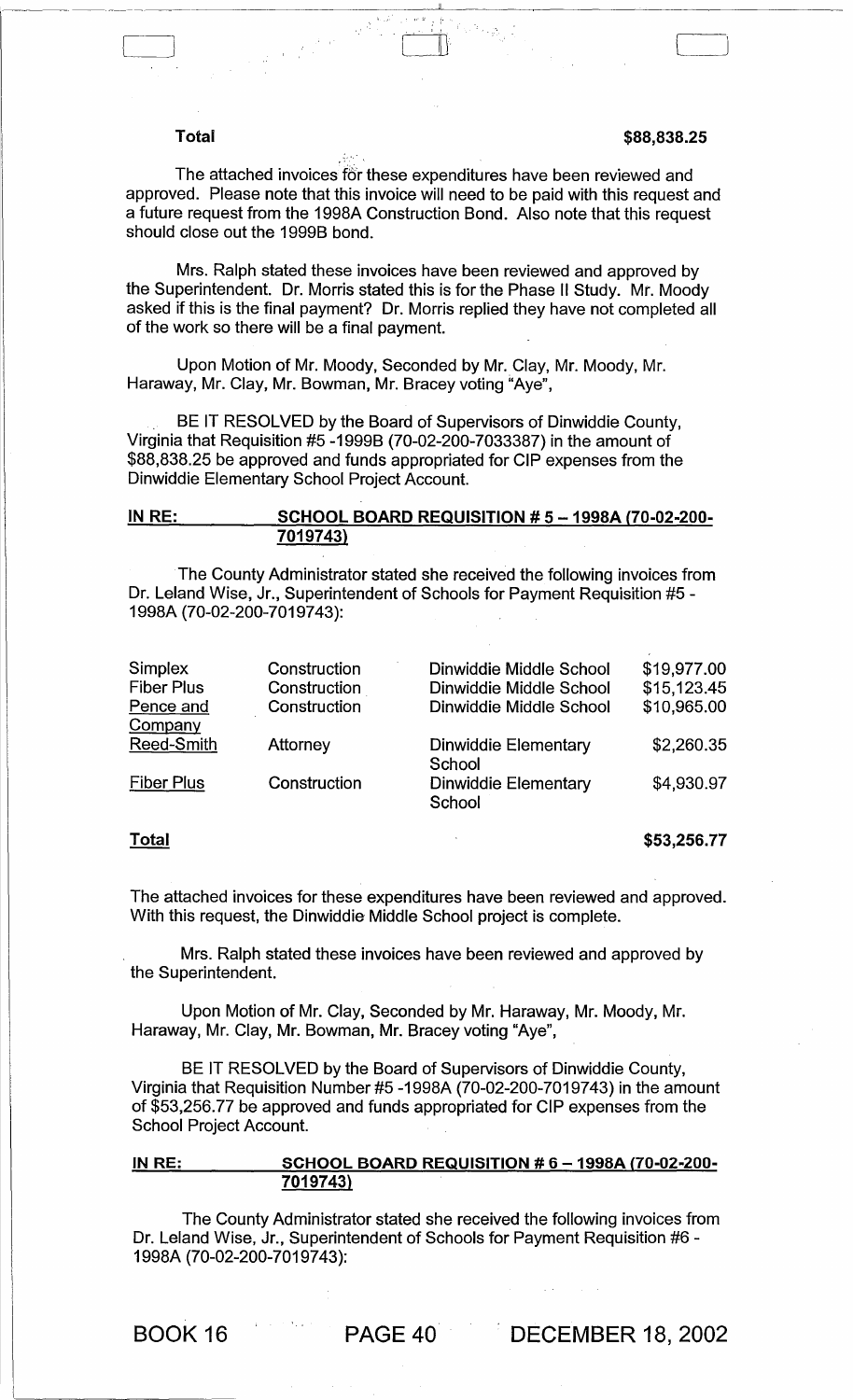Ballou, Justice, Architect Dinwiddie Elementary Upton Architects

**School** 

## **Total \$33,048.00**

The attached invoice for this expenditure has been reviewed and approved. For this invoice, the Assistant Superintendent requested that it be paid to Ballou, Upton, Justice Architects by December 31,2002.

Mrs. Ralph stated this invoice has been reviewed and approved by the Superintendent. However, as you can see from the invoice this is not the complete payment to them. Dr. Morris stated it is what the attorney negotiated with them. Mr. Haraway commented that is why the invoice was submitted to the attorney rather than the Dinwiddie County School Board. Dr. Morris stated this is the negotiated amount but we still owe them \$10,000.

Mr. Haraway stated we moved into that building a year and a half ago and we are just now paying the architect.

Upon Motion of Mr. Moody, Seconded by Mr. Bowman, Mr. Moody, Mr. Haraway, Mr. Clay, Mr. Bowman, Mr. Bracey voting "Aye",

BE IT RESOLVED by the Board of Supervisors of Dinwiddie County, Virginia that Requisition Number #6 -1998A (70-02-200-7019743) in the amount of \$33,048.00 be approved and funds appropriated for CIP expenses from the School Project Account.

Mr. Bracey commented we are withholding \$10,000 and you feel that is sufficient to complete the project. Dr. Morris stated yes and it is worth it to have the architect finish the project. It would be a lot more expensive to hire contractors. The County Administrator stated it is part of the legal settlement. That's right commented Dr. Morris; they will do the work.

Mr. Haraway stated he realized that a lot has taken place but he felt it was a shame that this company has been doing work for the County for at least 10 years and then you have to end up with attorneys to settle. He commented he felt something is really wrong when somebody has worked that long for you and it ends up like this. Mr. Bracey agreed and stated that we are going to go on and we will get it straight. He commented he would hate to pick up on projects like this when so many people have been involved and try to figure them out.

# IN RE: AUTHORIZATION TO ACCEPT FUNDS FROM VDOT FOR REIMBURSEMENT FOR CONSTRUCTION COSTS ON THE NEW ACCESS ROAD TO THE DINWIDDIE COUNTY AIRPORT

The County Administrator stated Mr. David Ploeger has requested that the County accept funds from VDOT in the amount of \$69,573.56 as reimbursement for construction costs on the new access road to the Dinwiddie County Airport. She also requested that these funds be forwarded to the Dinwiddie Airport and Industrial Authority to be used for contractor and engineer's pay requests.

Upon Motion of Mr. Moody, Seconded by Mr. Haraway, Mr. Moody, Mr. Haraway, Mr. Clay, Mr. Bowman, Mr. Bracey voting "Aye",

BE IT RESOLVED that the Board of Supervisors of Dinwiddie County, Virginia hereby accepts the check from VDOT in the amount of \$69,573.56; and

BE IT FURTHER RESOLVED that the Board of Supervisors of Dinwiddie County, Virginia authorizes the issuance of a check to the Dinwiddie Airport and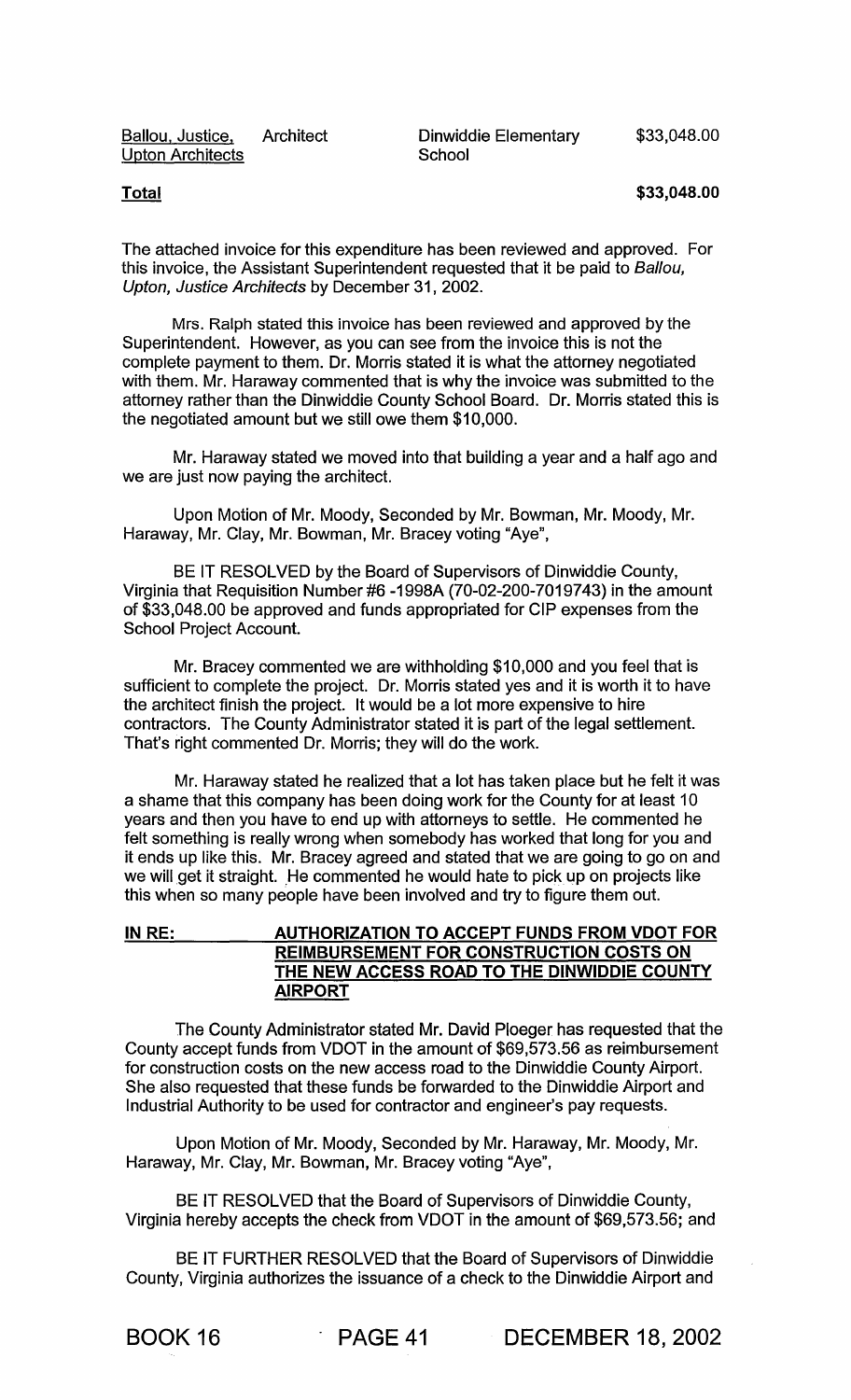Industrial Authority in the amount of \$69,573.56 to be used for contractor and engineer's pay requests.

 $\begin{array}{c} \hline \ \hline \ \hline \ \end{array}$ 

--------------------------------------~------~-----------------------------

# **IN RE:** CITIZEN COMMENTS

Mr. Bracey asked if there were any citizens signed up to speak or present who wished to address the Board during this portion of the meeting.

The following citizens came forward to address the Board:

- 1. Rev. Robert L. Rowland, III 18404 Bonneville Lane, Dinwiddie, Virginia - came before the Board requesting that they consider changing their meeting days from Wednesdays to another day of the week to enable persons who attend church an opportunity to be involved in the County politically.
- 2. Mr. Michael Bratschi, 23500 Cutbank Road, McKenney, Virginia - came forward stating he supported the request from Rev. Rowland regarding the Board changing their meeting days from Wednesdays to another day of the week. Continuing, he asked that the second meeting be changed to an evening time instead of 2:00 P.M. He stated at the last meeting he requested that the Board member in that district consider presenting a Proclamation to the family of Megan Walker. Mr. Bracey commented he has been on the Board for a number of years and he didn't recall ever presenting a Proclamation to any family member for an incident of this nature. The Board would be placed in a difficult position if they started this practice. Mr. Bratschi also asked if the Board was interested in a referendum for'a police department in the County. He requested a response in writing.
- 3. Mrs. Anne Scarborough – came forward stating she was not opposed to changing the days of the meetings just don't change the times of the meetings. She commented that it should be a matter of priority for them to attend functions in the County instead of changing the meeting times to attending functions out of the county.

#### **IN RE: RECESS**

The Chairman called for a recess at 3:33 P.M. The meeting reconvened at 4:53 P.M.

#### **IN RE: VDOT - REPORT**

Mr. Richard Caywood, Resident Engineer, Virginia Department of Transportation, came forward and stated he had no updates or report today.

- 1. Mr. Bracey asked if he had had an opportunity to check on Hunnicut Road at the two "S" curves? There is a terrible dip in the road and someone is going to get hurt there. Mr. Caywood replied no but he would check it.
- 2. Mr. Bracey requested him to check with Petersburg to see when the repairs would be done on the road at the Petersburg/Dinwiddie line, near the State Police Office.
- 3. Mr. Bowman stated on U.S. Route 1 it was reported that 10,000 vehicles a day was the "magic" number for VDOT to change it from two-lanes to four lanes. Mr. Caywood replied typically that is the threshold used for maximum capacity but turn lanes do help add to the

 $\frac{1}{2}$ 

BOOK 16 **PAGE 41 DECEMBER** 18, 2002

 $\sim 1.1$   $\sim$   $\lambda$ 

 $\mathcal{L} = \mathcal{L}(\mathbf{r}, \mathbf{r}_0, \mathbf{t}_0)$  LzG (s),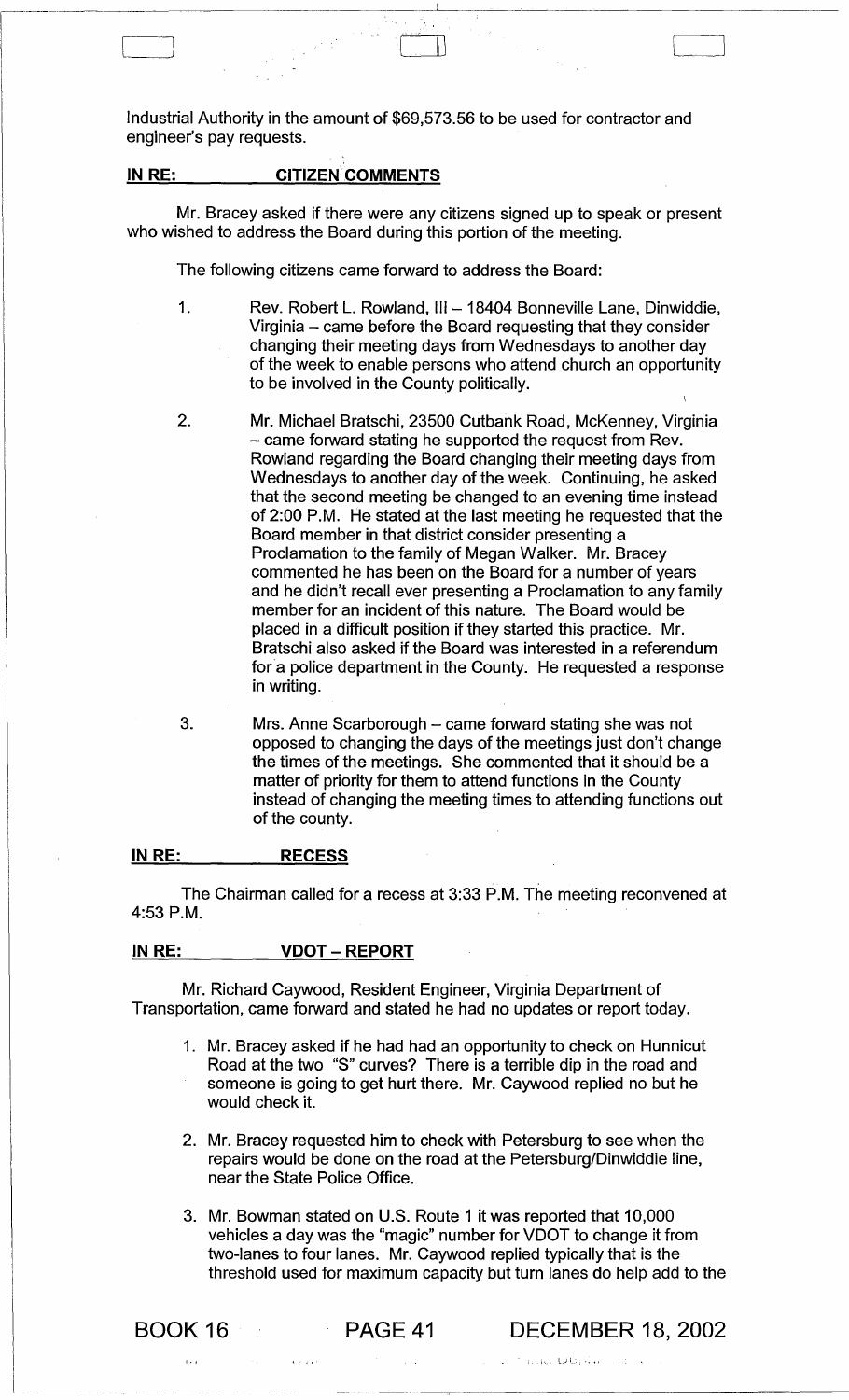capacity. Mr. Bowman said he also heard 7,000 vehicle per day was the determining number used but somewhere in that area you think. Mr. Caywood stated it depends on the configuration, somewhere in that area but again the turn lanes were used as a determining factor. He stated he didn't know if it was a certain number you could point to but somewhere in that range.

#### IN RE: COMMISSIONER OF THE REVENUE - REPORT

Mrs. Deborah M. Marston, Commissioner of the Revenue, was not present.

# IN RE: TREASURER

Mr. William E. Jones, Treasurer, came forward and stated he mailed them his report for November 2002. He commented he would answer any questions they might have. He wished them a Merry Christmas and a Happy New Year.

# IN RE: COMMONWEALTH ATTORNEY - REPORT

Mr. T. O. Rainey, III, Commonwealth Attorney, stated he had nothing to report but would entertain any questions they might have. He wished them a Merry Christmas and a Happy New Year.

# IN RE: PRESENTATION OF CERTIFICATE OF 100% COMPLIANCE - JAIL

The County Administrator stated the County received a letter from the Department of Correction regarding the Jail being in compliance with the standards for jails. The facility has been approved for unconditional certification based upon excellent performance level of 100% compliance. The Sheriff's Department was presented with a Certificate of Compliance for their achievement. The Regional Compliance Officer wanted to make the presentation at the December 4 $^{\rm m}$  meeting but was unable to attend due to the weather. Sheriff Shands thanked the Board for funding the project and presented the Certificate to Sergeant Maitland and the Jail Staff. He invited the Board to visit the facility. Sergeant Maitland thanked the Board, Mrs. Ralph and Mr. Faison for their help.

# IN RE: BUILDING INSPECTOR - REPORT

Mr. Dwayne H. Abernathy, Building Inspector came forward and presented his report for the month of November 2002. He wished everyone a Merry Christmas and a Happy New Year.

# IN RE: **ANIMAL WARDEN - REPORT**

Mr. Steve Beville, Animal Control Officer, was not present due to a call. The County Administrator commented if there were any questions she would get them to Mr. Beville. Mr. Bracey commented the report looked very nice.

# IN RE: DIRECTOR OF PLANNING - REPORT

Mr. William C. Scheid, Director of Planning, came forward and stated they had his monthly update for November 2002 for the planning department.

# INRE: ZONING ADMINISTRATOR/SENIOR PLANNER REPORT

Mr. David S. Thompson, Zoning Administrator/Senior Planner came forward and presented his November 2002 monthly report.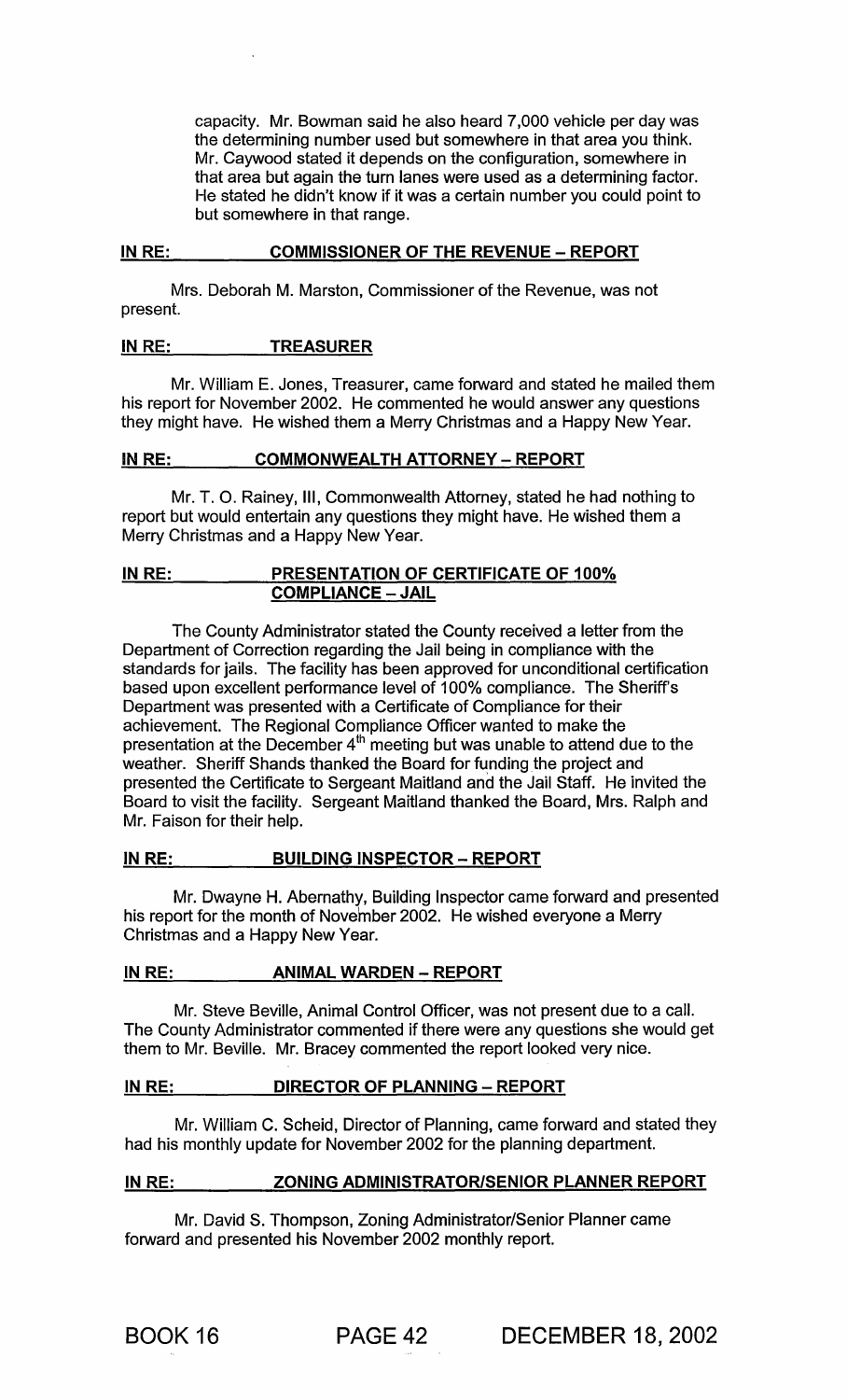#### IN RE: CODE COMPLIANCE OFFICER

Mr. David S. Thompson also presented the Code Compliance Officer's report for November 2002.

, and  $\sim$ 

## IN RE: SOCIAL SERVICES - REPORT

Ms. Peggy McElveen, Director, Social Services Department, came forward stating she would like to give a report on the Christmas Sharing Foundation. The citizens and businesses have been very responsive this year especially the businesses. Over \$14,000 has come in to support the program this year, which is about \$4,500 more than last year. Approximately 800 people have been served by this program that are unemployed or below the poverty level and have children, as well as, the elderly in our community who have no other way of getting any assistance for Christmas., She thanked everyone who'had a part in the program.

## IN RE: SUPPLEMENTAL APPROPRIATION TO THE FY2003 SCHOOL BUDGET

Dr. Morris, Assistant Superintendent of Schools, stated this is a supplemental appropriations request by the Dinwiddie County School Board. The School Board voted at its November 5,2002 meeting to request of the Dinwiddie County Board of Supervisors supplemental appropriations to the FY2003 school budget. Most of these funds are needed to account for the federal monies received for the No Child Left Behind Act of 2001. This amount is \$381,496.00.

Also, due to the increase in enrollment, the School Board is requesting that the Board of Supervisors provide an additional supplemental appropriation of \$144,072.00. This money is state basic aid money and is due to the increased enrollment of students. Therefore, the total supplemental appropriation requested is \$525,568.00. None of this supplemental appropriation requires local funds. .

Since we are categorically funded by the Board of Supervisors, the supplemental appropriation is proposed to be distributed in the following manner:

| Category                    | <b>Original Total</b> | Additional                | <b>Proposed New</b> |
|-----------------------------|-----------------------|---------------------------|---------------------|
|                             | Appropriation         | Requested                 | Total               |
|                             | (FY2003 School        | Appropriation             | Appropriation       |
|                             | Budget)               |                           | (FY2003 School      |
| and a string of the         |                       | العقاريب بالمنا           | Budget)             |
| Instruction                 | \$22,816,035.00       | \$453,532.00              | \$23,269,567.00     |
| <b>Pupil Transportation</b> | \$1,935,271.00        | $\overline{\$}$ 72,036.00 | \$2,007,307.00      |
| <b>TOTAL</b>                |                       | \$525,568.00              |                     |

Upon Motion of Mr. Moody, Seconded by Mr. Clay, Mr. Moody, Mr. Clay, Mr. Haraway, Mr. Bowman, Mr. Bracey, voting "Aye",

BE IT RESOLVED by the Board of Supervisors of Dinwiddie County, Virginia that the Supplemental Appropriations to the FY2003 school budget in the following amounts is hereby approved:

\$453,532.00 \$ 72,036.00

Instructional category Pupil Transportation category

. The contract of the contract of the contract of the contract of the contract of the contract of the contract of the contract of the contract of the contract of the contract of the contract of the contract of the contrac Both of these Supplemental Appropriations are state funds and will 'require no additional local funds.

BOOK 16 **PAGE 42** DECEMBER 18, 2002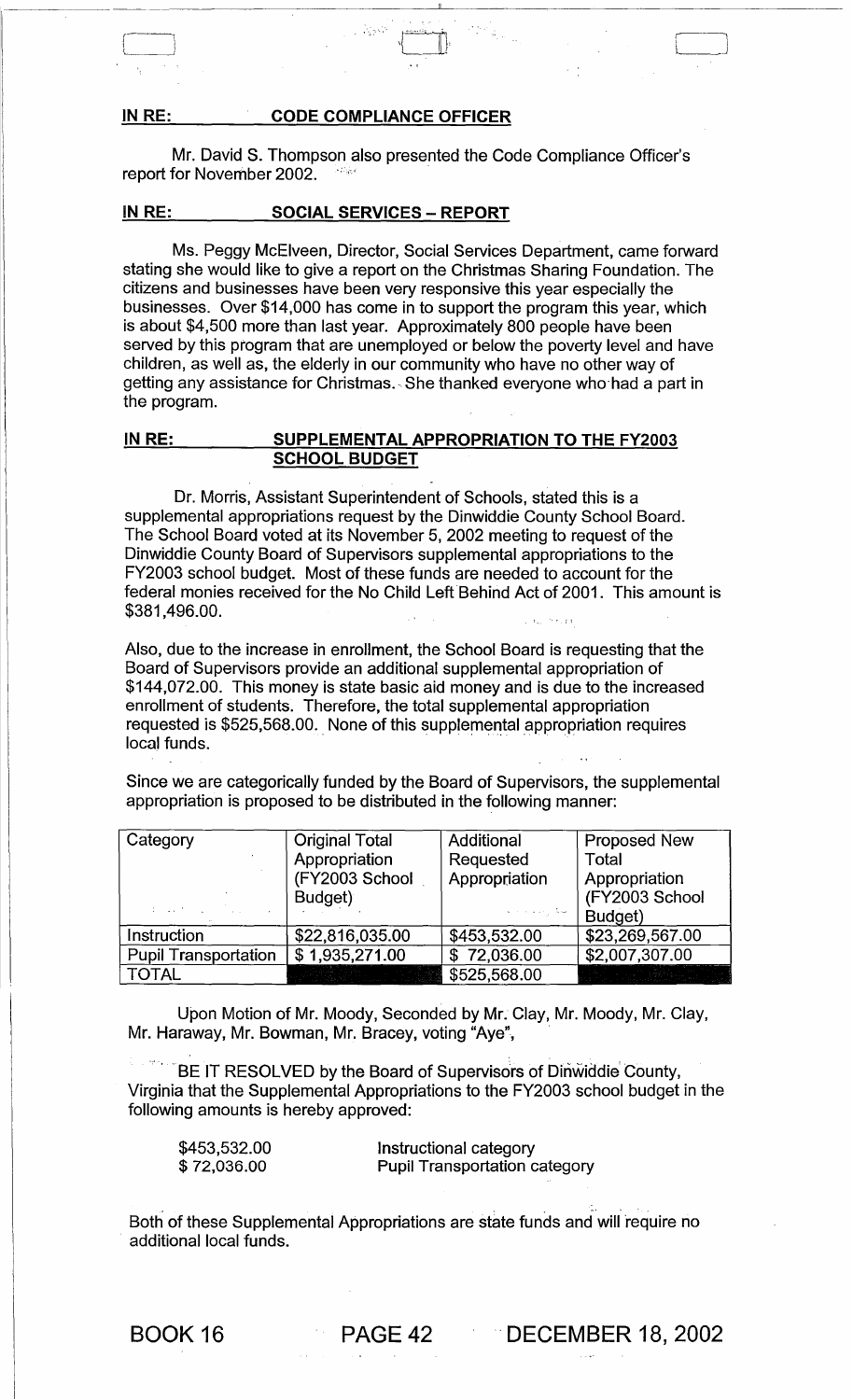# IN RE: PARKS AND RECREATION - REPORT

Mr. Timothy C. Smith, Director of Parks and Recreation, came forward and presented his November 2002 update. He thanked the Board for their participation in the Holiday Parade. Mr. Clay asked how many people attended the parade. Mr. Smith stated there were approximately 1,500 to 1,800. He stated the senior luncheon had to be postponed and will be held tomorrow at 11 :00 A.M. at Eastside. He invited the Board to attend.

Mr. Bracey asked if the Youth Wrestling Program was a feeder for the schools or if it was just something for the kids to do? Mr. Smith stated it was something for the kids to do. It is held at Midway Elementary School and Mr. Craig Lewis is the instructor. Mr. Moody questioned why he did not have the program at Eastside. Mr. Smith replied it is because the high school wrestling team practice at Midway and we use the wrestling mats. Sometimes the rentals at Eastside conflict with the youth wrestling and it is easier to hold the program at Midway. Mr. Bracey commented he felt the program should be held at Eastside not Midway.

## IN RE: WASTE MANAGEMENT - REPORT

Mr. Dennis King, Director of Waste Management came forward and presented his report for September 2002.

# IN RE: WASTE MANANGEMENT DEPARTMENT -AUTHORIZATION TO PURCHASE % TON PICKUP **TRUCK**

Mr. King stated he received the following bids for the % ton 4X2 diesel pickup truck:

|                           |              | <b>ENGINE</b> |             | LIMITED SLIP          |
|---------------------------|--------------|---------------|-------------|-----------------------|
| <b>VENDOR</b>             | <b>PRICE</b> | <b>HEATER</b> | <b>REAR</b> | <b>NOTES</b>          |
| <b>Heritage Chevrolet</b> | \$26,907     | yes           | yes         |                       |
| Owen Ford                 | \$21,252     | yes           | $+300$      |                       |
| <b>Whitten Bros Dodge</b> | \$24,171     |               |             | formerly Triangle     |
| <b>Bill Smith Ford</b>    | \$20,800     | yes           | $+300$      |                       |
| Petersburg Ford           | \$21,398     | yes           |             |                       |
| <b>Sheehy Ford</b>        | \$20,833     | yes           |             | +300 tires below spec |
| <b>State Contract</b>     | \$23,654     |               | <b>ves</b>  | <b>Capital GMC</b>    |
|                           |              |               |             |                       |

Mr. King stated Bill Smith Ford is the low bidder and requested authorization to enter into a contract to purchase the 2003 Ford % ton 4X2 diesel pickup truck from them. He also stated he would like to add the limited slip rear option to the contract if they did not object.

Upon Motion of Mr. Clay, Seconded by Mr. Haraway, Mr. Moody, Mr. Clay, Mr. Haraway, Mr. Bowman, Mr. Bracey, voting "Aye",

BE IT RESOLVED by the Board of Supervisors of Dinwiddie County, Virginia that the Waste Management Director was authorized to purchase the 2003 Ford % ton 4X2 diesel pickup truck with the limited slip rear from Bill Smith Ford at a price not to exceed \$21,100.

# IN RE: PUBLIC SAFETY OFFICER - REPORT

Mr. David M. Jolly, Public Safety Officer, came forward and presented his report for November 2002. He also reported that the subscription program information would not be mailed until the first of the year. However, this should not effect the implementation date of February 1, 2003.

BOOK 16 PAGE 43 DECEMBER 18, 2002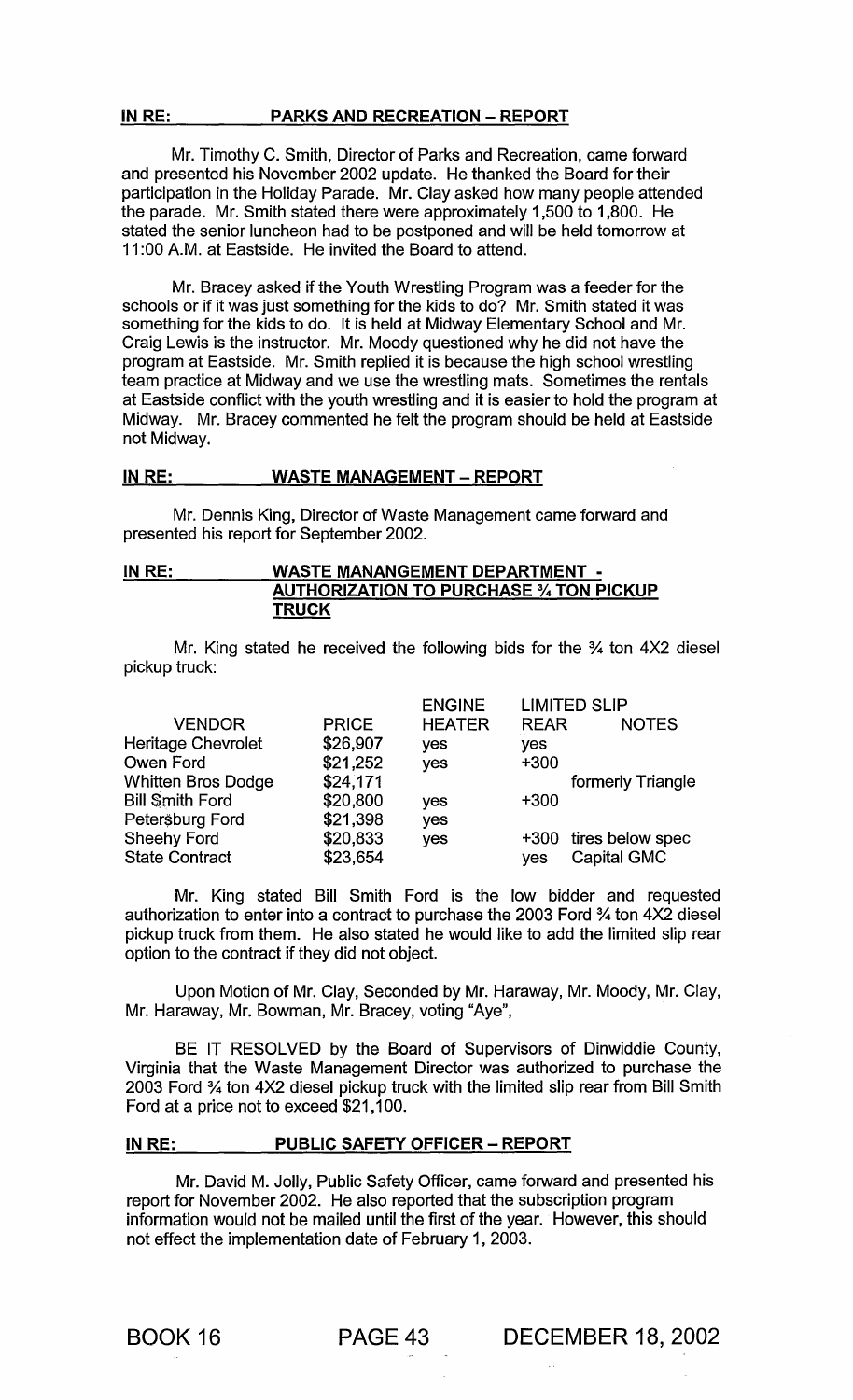#### IN RE: COMMUNICATIONS SUPERVISOR - REPORT

-~--------------------o------"----~-----------------

Ms. Denise Absher, Communications Supervisor, came forward and presented an update for November 2002.

#### IN RE: COUNTY ATTORNEY - REPORT

 $\mathcal{L}_{\text{max}}$  , where  $\mathcal{L}_{\text{max}}$ 

 $\begin{bmatrix} \phantom{-} \end{bmatrix}$ 

Ms. Phyllis Katz, County Attorney, stated she had nothing to report. She wished everyone a Happy Holiday Season and stated she was looking forward to working with the Board, County Administrator and Staff again this year.

#### IN RE: BUILDINGS AND GROUNDS - REPORT

Mr. Donald Faison, Buildings and Grounds Superintendent, came forward and stated he provided his monthly update for November 2002 in the Board packages.

# IN RE: AUTHORIZATION TO PURCHASE THREE GENERATORS - SHERIFF'S OFFICE, JAIL & OLD HICKORY VFD

Mr. Donald Faison stated had completed negotiations with Carter Machinery Co., Inc. and would like authorization to enter into a contract with them to furnish the 50 KW (bid 55 KW) and the 125 KW generators and transfer switches to be used at the Sheriffs Office and Jail.

# Carter Machinery Co., Inc.

| 55 KW (Sheriff's Office)                              | $$13,314.00$ - Propane                      |
|-------------------------------------------------------|---------------------------------------------|
| 125 kW (Jail)                                         | $$22,864.00 - Diesel$                       |
| manifest. Combined bid states a final contract that a | $-$ \$36,178.00 $^{\circ}$ and a set $\sim$ |

Due to informalities in the bidding process we also sent out 4 invitations to suppliers to re-bid the 100 KW Generator for Old Hickory Fire Department. We received the two bids listed below:

### Cummins Atlantic Corp.

\$20,178.00- Propane

'----\_J

Fidelity Engineering

 $$22,028.00 -$ Propane

Mr. Faison requested authorization to enter into contracts with Cummins Atlantic Corporation for the 100 KW Generator for Old Hickory and with Carter Machinery Co., Inc. for the 55 KW Generator and the 125 KW Generator for the Sheriff's Office and Jail.

Upon Motion of Mr. Clay, Seconded by Mr. Moody, Mr. Moody, Mr. Clay, Mr. Haraway, Mr. Bowman, Mr. Bracey, voting "Aye",

BE IT RESOLVED by the Board of Supervisors of Dinwiddie County, Virginia that the Buildings and Grounds Director is authorized to enter into a contract with Cummins Atlantic Corporation for the 100 KW Generator for Old Hickory Fire Department in the amount of \$20,178; and

BE IT FURTHER RESOLVED by the Board of Supervisors of Dinwiddie County, Virginia that the Buildings and Grounds Director is authorized to enter into a contract Carter Machinery Inc., for the 55 KW and the 125 KW generators and transfer switches to be used at the Sheriff's Office and Jail in the amount of \$36,178.00.

#### IN RE: AUTHORIZATION FOR ASSISTANT COUNTY ADMINISTRATOR TO ACT ON BEHALF OF THE BOARD أوالمحافظ والمتحدث

Upon Motion of Mr. Clay, Seconded by Mr. Haraway, Mr. Moody, Mr. Clay, Mr. Haraway, Mr. Bowman, Mr. Bracey, voting "Aye",

BOOK 16 PAGE 43 DECEMBER 18, 2002

. . .~ J i, I J \_ : '~., • L ," .,'",' \_~. , '; '\_ ... 1, ..... i ILC· ...... , *l..:J* .. 1\"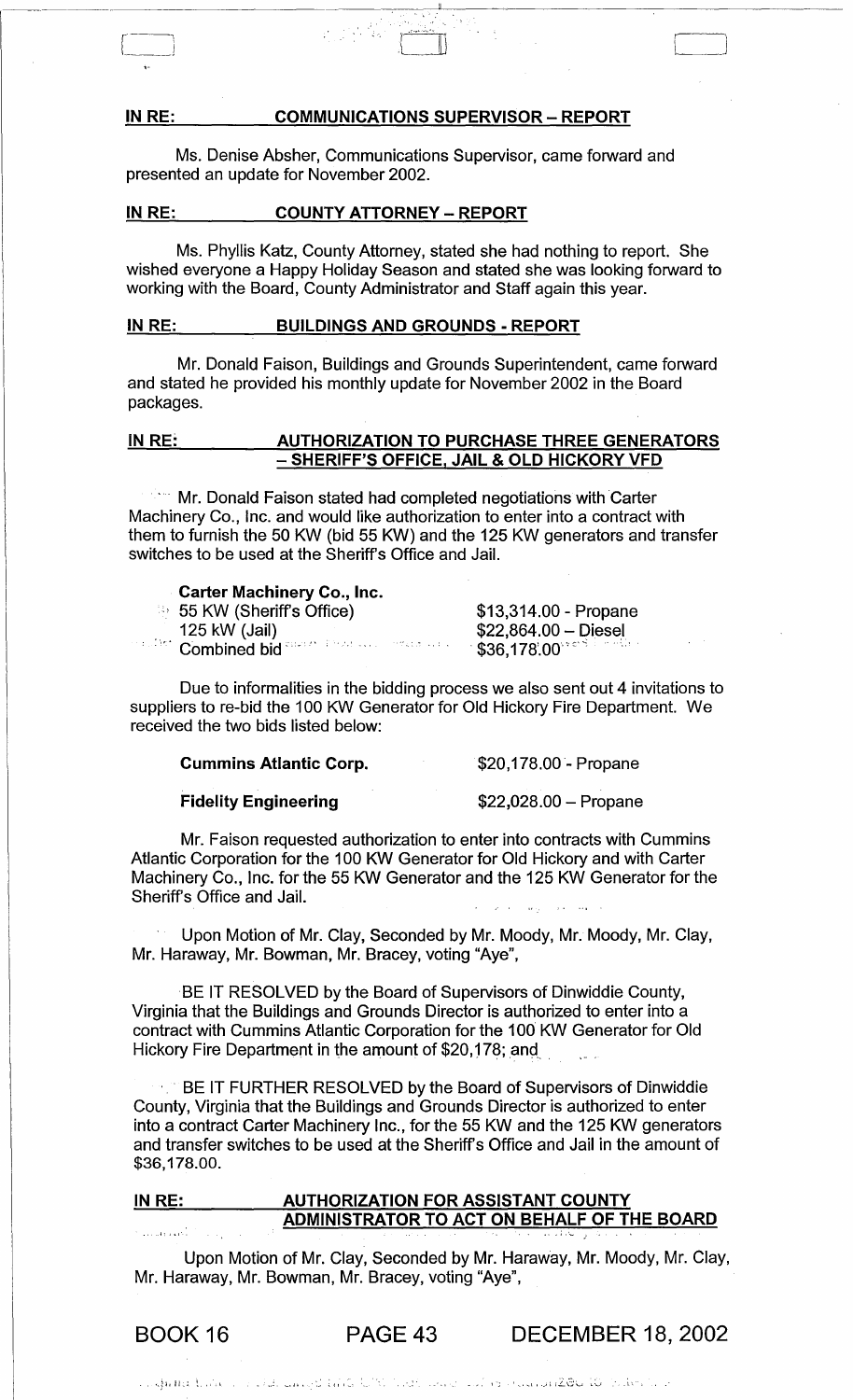BE IT RESOLVED, by this Board that the Assistant County Administrator is authorized to perform all official duties in the name of the Board and on behalf of the Board whenever the County Administrator is unavailable or unable to perform these duties, when such authority is delegated to the Assistant County Administrator, or in cases of emergency.

#### IN RE: \_\_\_\_ \_\_\_\_ AMENDMENTS TO THE FY03 BUDGET

The County Administrator stated the amendments to the FY 03 budget mainly deal with the changes you approved at budget time dealing with the Library and OYCS and the changes in the School Board budget due to changes in state and federal funds. The transfer they are requesting to be changed from debt service to instruction will not become a part of the base.

## General Fund

- 1. Increase the Appomattox Regional Library contribution by \$5,976
- 2. Increase the transfer from the General Fund to VJCCCA by \$20,000
- 3. Decrease the transfer from the General Fund to OYCS by \$20,000
- 4. Decrease the transfer from the General Fund to the School Debt Service Fund by \$126,328
- 5. Increase the transfer from the General Fund to the School Fund (Instruction) by \$126,328

## Designations from Undesignated Fund Balance

- 1. \$9380 Preservation Grant
- 2. \$4,200,000 Economic Development
- 3. \$323,392 FY01 CIP \$148,392 GIS; \$175,000 Dinwiddie Elementary Generator
- 4. \$968,000 FY02 CIP

# School Fund - Changes from County Budget

- 1. Head Start No Change
- 2. Instruction \$713,708 Increase
- 3. Administration \$29,634 Decrease
- 4. Transportation \$44,081 Decrease
- 5. Maintenance \$70,524 Decrease
- 6. Textbook \$235,703 Decrease
- 7. Cafeteria No Change
- 8. OYCS \$56,849 Decrease
- 9. Capital Projects No Change
- 10. Debt Service No Change
- 11. Transfers from School Fund
	- a. Textbook \$1,147 Decrease
	- b. OYCS \$26,550 Decrease
	- c. Debt Service \$126,328 Increase

Upon Motion of Mr. Haraway, Seconded by Mr. Clay, Mr. Moody, Mr. Clay, Mr. Haraway, Mr. Bowman, Mr. Bracey, voting "Aye",

BE IT RESOLVED by the Board of Supervisors of Dinwiddie County, Virginia that the amendments, as outlined above, to the FY 2002 - 2003 Budget are approved as presented.

## IN RE: APPROPRIATIONS RESOLUTION

- Upon Motion of Mr. Moody, Seconded by Mr. Haraway, Mr. Moody, Mr. Clay, Mr. Haraway, Mr. Bowman, Mr. Bracey, voting "Aye", the following appropriations resolution was adopted:

BOOK 16 PAGE 44 DECEMBER 18, 2002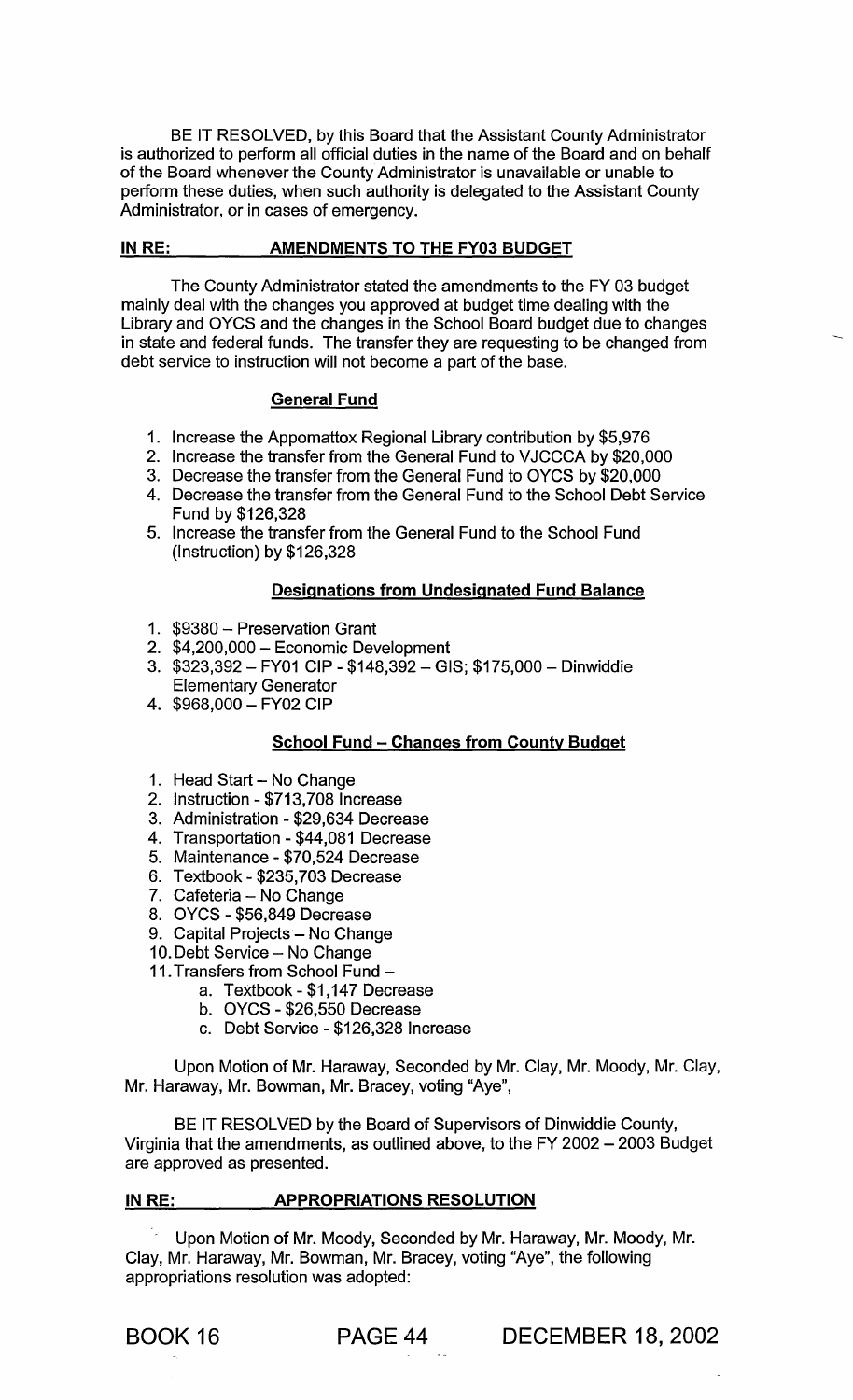WHEREAS, the final 2002-2003 budget has been adopted by the Board of Supervisors; and

CJ)

WHEREAS, in order for the various departments and agencies to make expenditures within this budget, an appropriation of funds must be authorized by the Board of Supervisors;

NOW THEREFORE BE IT RESOLVED by the Board of Supervisors of Dinwiddie County, Virginia that the General Fund budget in the amount of \$25,423,009 will be appropriated on a monthly basis, beginning July 1, 2002 as claims are approved; and

BE IT FURTHER RESOLVED by the Board of Supervisors of Dinwiddie County, Virginia that the following funds are appropriated beginning July 1, 2002:

Law Library - \$6,500; Fire Programs/EMS Fund - \$43,000; Virginia Public Assistance Fund - \$2,570,187; CSA Fund \$785,812; E911 Fund - \$440,919; Courthouse Maintenance Fees - \$0.00; Forfeited Asset Fund - \$6,000; OYCS Fund (Tobacco Commission) - \$28,862; Meals Tax Fund - \$400,000; VJCCCA- \$47,230; Jail Phone Commission - \$3864; County Debt Service - \$2,019,601; Head Start Fund - \$160,642; School Cafeteria Fund - \$1,314,374; School Capital Projects Fund - \$100,000; School Textbook Fund - \$100,000; and

BE IT FURTHER RESOLVED by the Board of Supervisors of Dinwiddie County, Virginia that the CDBG Fund and IPR Fund, as State funds become available, be appropriated on a monthly basis as claims are presented; and

BE IT FURTHER RESOLVED by the Board of Supervisors of Dinwiddie County, Virginia that the School Board budget be appropriated by category as follows, and transferred on a monthly basis beginning July 1, 2002:

| Instruction                                                                                                               | \$22,555,393 |
|---------------------------------------------------------------------------------------------------------------------------|--------------|
| Administration, Attendance & Health                                                                                       | 1,239,580    |
| <b>Pupil Transportation</b>                                                                                               | 1.935,271    |
| <b>Operation &amp; Maintenance</b><br>and the contract of the contract of the contract of the contract of the contract of | 3,409,671    |
| <b>Facilities</b>                                                                                                         | 9,200        |
| School Debt Service Management of the Countries of 2,785,454                                                              |              |
| (includes \$400,000 transfer from Meals Tax); and                                                                         |              |

BE IT FURTHER RESOLVED by the Board of Supervisors of Dinwiddie County, Virginia that the following reappropriations to the FY03 budget from the FY02 undesignated fund balance be approved effective July 1, 2002: \$9,380 Preservation Grant; \$864,242 present balance in the Capital Projects Fund; \$323,392 from the FY01 CIP to be transferred to the Capital Projects Fund; and \$968,000 from the FY02 'CIP to be transferred to the Capital Projects Fund; and

BE IT FURTHER RESOLVED by the Board of Supervisors of Dinwiddie County, Virginia that all funding for fiscal year 2002-03 is subject to further action by the Board as dictated by availability of State funds.

#### IN RE: RESOLUTION AUTHORIZING AMENDMENT OF THE SERVICE AGREEMENT WITH SCWA  $\mathcal{L}^{\text{max}}$

The County Administrator stated the South Central Wastewater Authority reorganized the reduction of interest rates several months ago and requested the Department of Environmental Quality reduce the interest rate of the construction debt. DEQ has agreed to lower the bond interest rate. Therefore, in order to

 $\label{eq:2.1} \frac{1}{2}\sum_{i=1}^n\frac{1}{2}\left(\frac{1}{2}\sum_{i=1}^n\frac{1}{2}\sum_{i=1}^n\frac{1}{2}\sum_{i=1}^n\frac{1}{2}\sum_{i=1}^n\frac{1}{2}\sum_{i=1}^n\frac{1}{2}\sum_{i=1}^n\frac{1}{2}\sum_{i=1}^n\frac{1}{2}\sum_{i=1}^n\frac{1}{2}\sum_{i=1}^n\frac{1}{2}\sum_{i=1}^n\frac{1}{2}\sum_{i=1}^n\frac{1}{2}\sum_{i=1}^n\frac{1}{2}\sum$ 

ing menggunakan pertama dari kecamatan.<br>Sebagai kecamatan penganjuran kecamatan

BOOK 16 PAGE 44 DECEMBER 18, 2002

 $\label{eq:2} \begin{array}{ll} \mathcal{L}_{\text{max}}(\mathcal{L}_{\text{max}}) = \mathcal{L}_{\text{max}}(\mathcal{L}_{\text{max}}) \\ \mathcal{L}_{\text{max}}(\mathcal{L}_{\text{max}}) = \mathcal{L}_{\text{max}}(\mathcal{L}_{\text{max}}) \end{array}$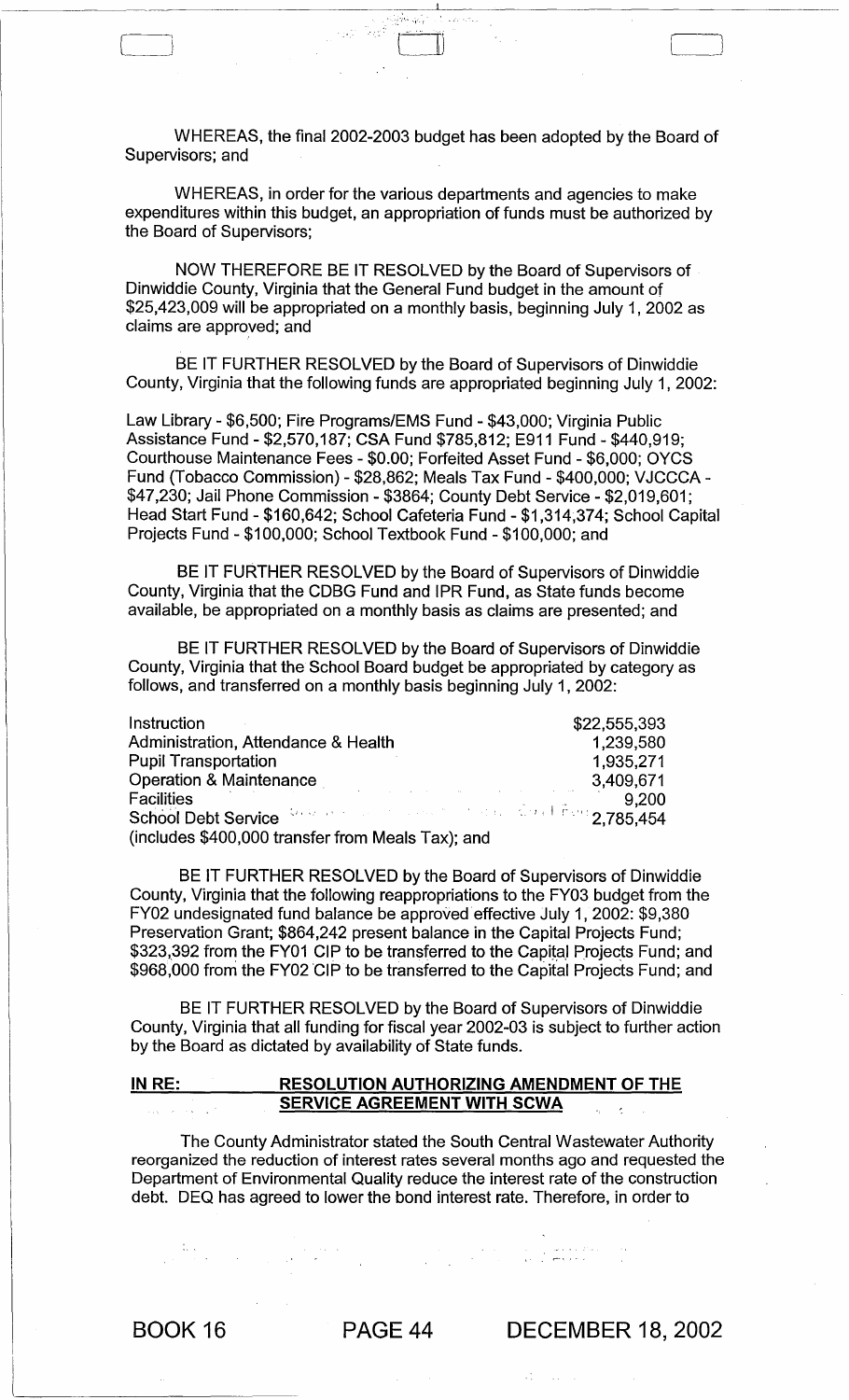reduce the interest rates, the Authority and each political jurisdiction that was a party to the agreement must agree to the revision of the debt schedule.

Upon Motion of Mr. Moody, Seconded by Mr. Bowman, Mr. Moody, Mr. Clay, Mr. Haraway, Mr. Bowman, Mr. Bracey, voting "Aye",

BE IT RESOLVED by the Board of Supervisors of Dinwiddie County, Virginia that the County Administrator is authorized to execute the amendment to the service agreement between the South Central Wastewater Authority and the County of Dinwiddie.

# IN RE: ADOPTION OF BUDGET CALENDAR - FY 03-04

Upon Motion of Mr. Haraway, Seconded by Mr. Moody, Mr. Moody, Mr. Clay, Mr. Haraway, Mr. Bowman, Mr. Bracey, voting "Aye" the following budget calendar is adopted:

|                          |                                                                                                                                                                                                                                                                 | 2003-04 Budget Calendar                                                     |
|--------------------------|-----------------------------------------------------------------------------------------------------------------------------------------------------------------------------------------------------------------------------------------------------------------|-----------------------------------------------------------------------------|
| November 20th            |                                                                                                                                                                                                                                                                 | Budget materials distributed to<br>Agencies/Depts.                          |
| January 2 <sup>nd</sup>  |                                                                                                                                                                                                                                                                 | Agencies/Departments submit Budget requests                                 |
| January 13 <sup>th</sup> |                                                                                                                                                                                                                                                                 | 2003 value estimates submitted by the<br><b>Commissioner of the Revenue</b> |
| Week of February 3rd     |                                                                                                                                                                                                                                                                 | Proposed Budget submitted to the Board of<br>Supervisors                    |
| Months of February/March |                                                                                                                                                                                                                                                                 | <b>Board of Supervisors Budget Work Sessions</b>                            |
| April 2 <sup>nd</sup>    |                                                                                                                                                                                                                                                                 | <b>Budget Public Hearing</b>                                                |
| April 16 <sup>th</sup>   |                                                                                                                                                                                                                                                                 | <b>Adoption of Budget</b>                                                   |
| <b>IN RE:</b>            |                                                                                                                                                                                                                                                                 | <b>BOARD MEMBER COMMENTS</b>                                                |
| Mr. Haraway              | He stated he did not have a problem with having the Board<br>meetings on Tuesday instead of Wednesday. We could try it<br>for a year and see how it works.                                                                                                      |                                                                             |
| Mr. Clay                 | He stated he would not be opposed to meeting on Tuesday<br>either.                                                                                                                                                                                              |                                                                             |
| Mr. Moody                | He stated he would have a conflict on Tuesday but Monday<br>would be ok.                                                                                                                                                                                        |                                                                             |
| Mr. Bracey               | He stated he had mixed emotions about changing the<br>meetings to another day. As long as he could remember the<br>meetings have been held on Wednesday. So why change<br>them to Tuesday? He commented he felt all the meetings<br>should be held at 7:30 P.M. |                                                                             |
| IN RE:                   | <b>CLOSED SESSION</b>                                                                                                                                                                                                                                           |                                                                             |

Mr. Moody stated I move to close this meeting in order to discuss matters exempt under section:

Personnel Matters - §2.2-3711 A. 1 of the Code of Virginia - Appointments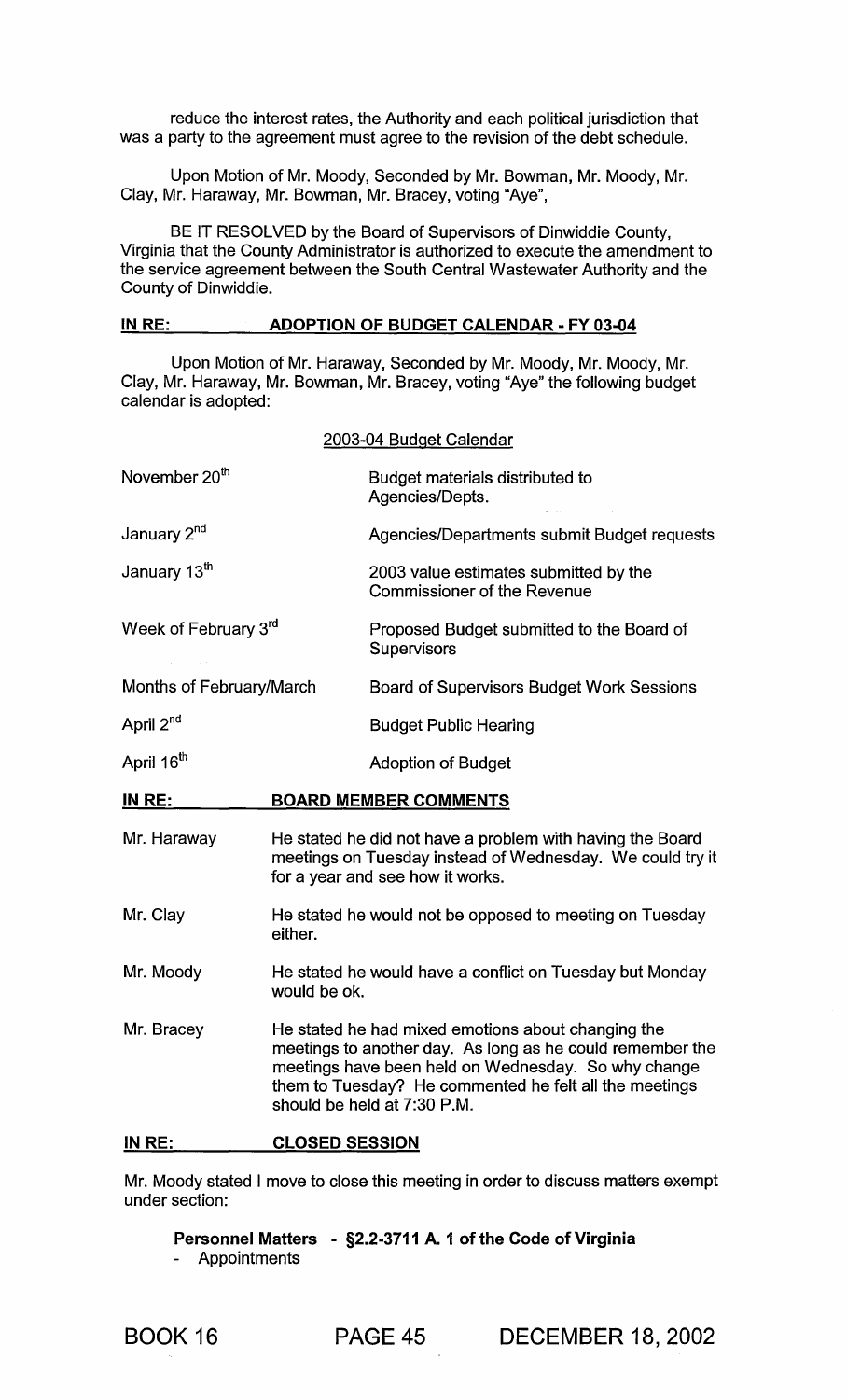Consultation with Legal Counsel - §2.2-3711 A. 7 of the Code of Virginia - Meeting Schedule; Clarification of Tax/Assessment; Conditional Use Application

Mr. Clay seconded the motion. Mr. Moody, Mr. Clay, Mr. Haraway, Mr. Bowman, Mr. Bracey, voting "Aye", the Board moved into the Closed Meeting at 5:03 P.M.

A vote having been made and approved the meeting reconvened into Open Session at 7:03 P.M.

# IN RE: CERTIFICATION

Whereas, this Board convened in a closed meeting under § 2.2-3711 A.1 Personnel - Appointments; § 2.2-3711 A.7, Consultation with Legal Counsel -Meeting Schedule; Clarification of Tax/Assessment; Conditional Use Application

And whereas, no member has made a statement that there was a departure from the lawful purpose of such closed meeting or the matters identified in the motion were discussed.

Now be it certified, that only those matters as were identified in the motion were heard, discussed or considered in the meeting.

Upon Motion of Mr. Clay, Seconded by Mr. Haraway, Mr. Clay, Mr. Haraway, Mr. Moody, Mr. Bowman, Mr. Bracey, voting "Aye", this Certification Resolution was adopted.

#### IN RE: AUTHORIZATION TO RETAIN SERVICES OF TECHNICAL FIRM - CONDITIONAL USE PERMIT

Upon motion of Mr. Haraway, seconded by Mr. Clay, Mr. Moody, Mr. Bowman, Mr. Clay, Mr. Haraway, Mr. Bracey voting "Aye", authorization is granted for the Planning Department to retain the services of a technical firm to assist the Planning Commission and Board of Supervisors on a conditional use permit.

#### IN RE: **INFORMATION IN BOARD PACKET OR DISTRIBUTED**

- 1. Letter pf appreciation from the Chesterfield County Police Department  $-$  regarding the sniper investigation.
- 2. **Example 10 Memo to Deborah M. Marston, Commissioner of Revenue from the** County Administrator - requesting timely and accurate revenue projections for the FY 04 Budget.
	- 3. Letter from Mr. Bracey to the FBI, Chesterfield Police Dept., Virginia State Police, Ashland Police Dept., Petersburg Police Dept., Henrico Police Dept., Hopewell Police Dept., Richmond Police Dept., and the Dinwiddie County Sheriff's Dept., thanking them for their work with the recent sniper investigation.
	- 4. Virginia Gateway Region Monthly report.

BOOK 16 PAGE 45 DECEMBER 18, 2002